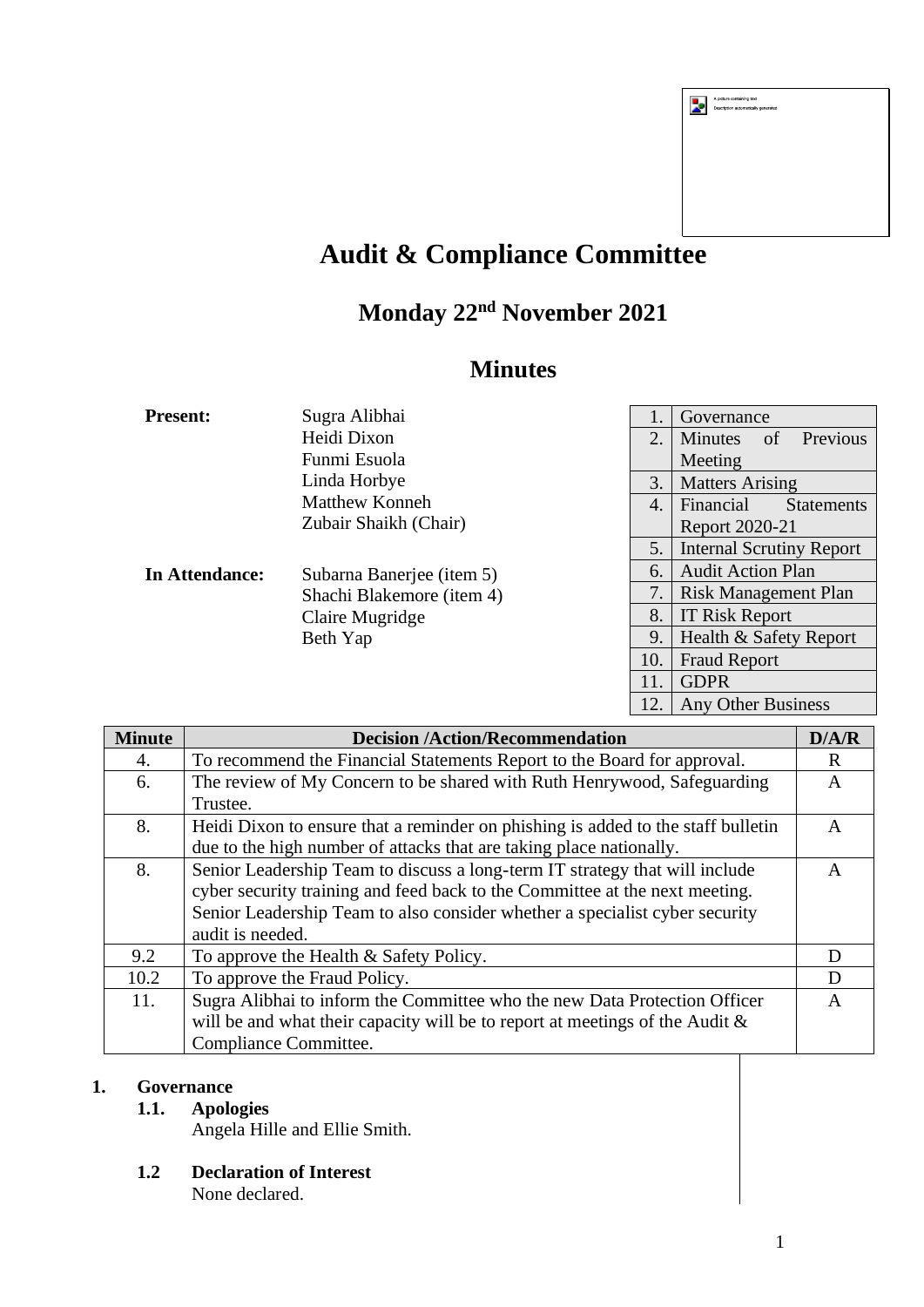#### **2. Minutes**

The minutes of the meeting of 14<sup>th</sup> June 2021 were approved as a true and accurate record of the events that took place. It was agreed that the minutes could be uploaded to the Trust's website in their entirety.

#### **3. Matters Arising.**

5. The final set of Woodhouse accounts were approved by the Board of Trustees at its June meeting.

#### **4. Financial Statements Report 2020-21**

Shachi Blackmore presented the 2020-21 Financial Statements Report explaining that the audit approach is similar to that of previous years, despite academisation. However, Shachi explained that the accounting narrative is different from what would have been presented to the Corporation.

Shachi explained that there was a risk around the transfer of assets from the Corporation to the Academy Trust. As land and buildings are treated as fair value, a valuation was required at the point of academisation, which resulted in a £1m increase in assets. Shachi also explained that there are fundamental changes to how capital funding is treated and the Trust is no longer required to only recognise the amount of income that matches depreciation, which resulted in an additional £3m of deferred capital grants. This meant that the value of fixed assets increased by £4m.

**In response to a question from the Committee,** Shachi explained that this valuation does not affect the final accounts of Woodhouse College, as the Corporation no longer exists. **In response to a follow up question**, Shachi explained that most academies treat the land and assets at 'cost', meaning that valuations do not need to be conducted regularly.

The Committee noted that the Trust commenced trading on 1<sup>st</sup> January 2021 and generated an operating surplus of £125k at year end (31st August 2021). The Committee noted that, as a corporation, some income streams could be carried over to the following year to be matched against costs, such as the Free School Meals funding. However, this is no longer the case under academy regulations.

Shachi commended the work of the Trust's finance team, who have had to conduct more analysis and complete new disclosures as a result of academisation.

The Committee went on to discuss the financial KPIs, particularly the KPI around reserves, and noted that Trusts are required to adopt a reserves policy and make reference to this in the Financial Statements. Shachi explained that Trusts are also expected to explain if there is a material difference between the reserves policy and the actual figure. Claire Mugridge explained that the Trust's reserves policy is contained in the Financial Statements. Claire reminded the Committee that the Trust is looking to draft 5-year premises and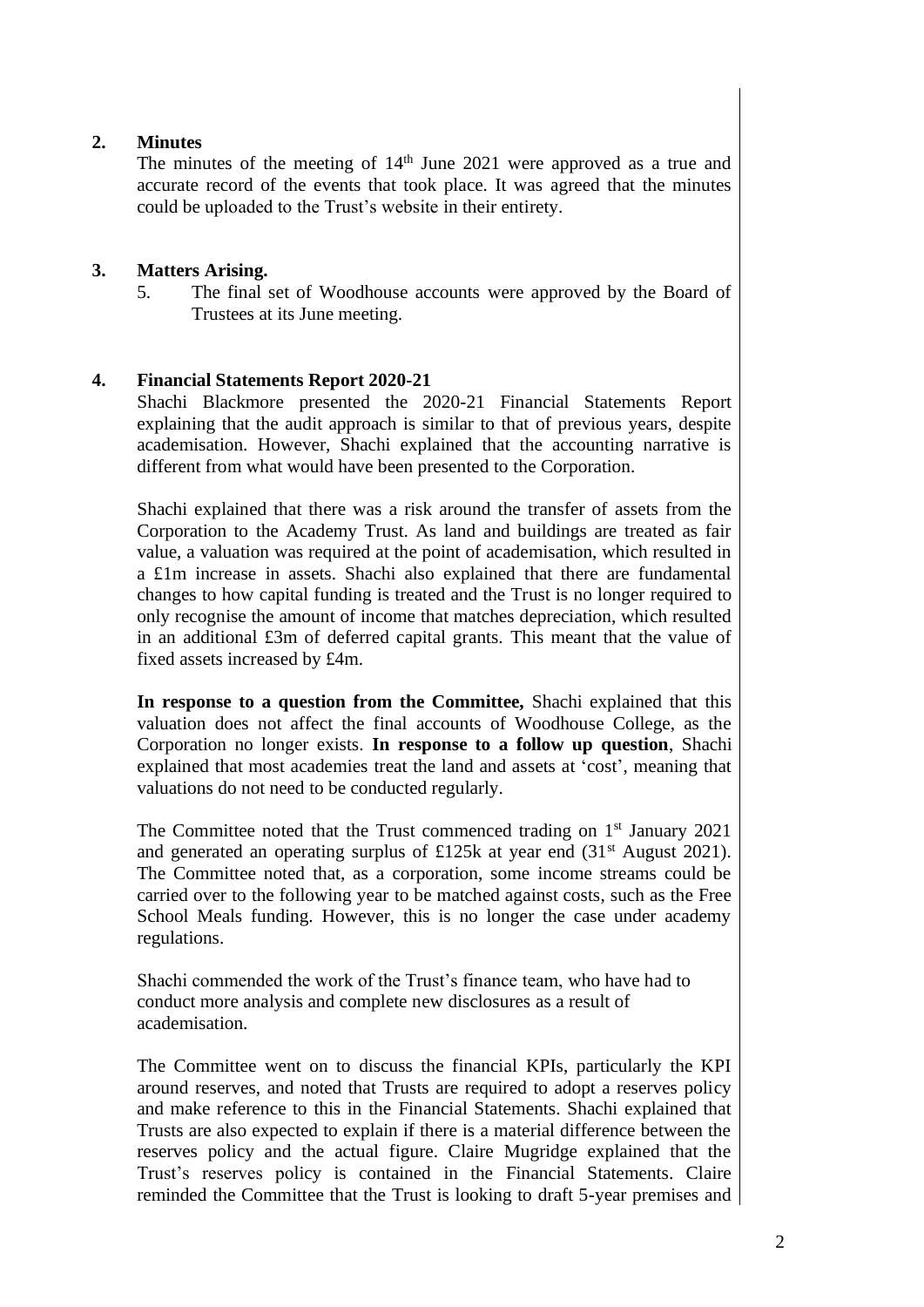financial plans and will review the proposed reserves policy after this.

Finally, Shachi highlighted the developments in the sector, explaining that, unlike the sixth form sector which was well established, the academy sector sees a number of changes in requirements from year to year, such as the requirement for Trusts to conduct an external review of governance every 3 years. **In response to a question from the Committee**, Shachi agreed that the fact that governance is reviewed annually as part of the internal audit programme would satisfy this requirement.

**In response to a question from the Committee,** Shachi agreed that there is no material risk around going concern but explained that this was included in the accounts as Frontier Learning Trust is a new Trust.

The Committee also considered the fraud and regularity questionnaires, which is required as part of the audit and noted that the auditor's response to this is contained in the post-audit report.

The Committee thanked Shachi for her comprehensive report and agreed to recommend the Financial Statements Report to the Board for approval, subject to minor amendments.

**In response to a question from the Committee,** Claire Mugridge explained that whilst the Finance & Operations Committee oversees the finances and budget of the Trust, it is the Audit & Compliance Committee who receive the external audit report and recommend this to the Board for approval.

#### **5. Internal Scrutiny Report**

Subarna Banashee presented the internal scrutiny report on behalf of UHY Hacker Young, reminding the Committee that this was a thorough audit with a large amount of testing on the following areas:

- Income
- Payroll
- Cash
- Fixed assets
- Control accounts and accounting entries.

The Committee noted that this was a clean audit with only one recommendation to ensure that governors and trustees who have left in the last 12 months remain on the website, which was low risk.

**The Committee questioned** why this report looked similar to the last one that was received and Subarna explained that this is because an annual programme is completed, and the report builds on previous areas and recommendations.

**In response to a question from the Committee,** Subarna explained that the annual programme has now been completed and this would restart again. Subarna explained that the same programme of testing is conducted for all academies, but it is unusual to find so few recommendations.

The Committee thanked Subarna for his comprehensive report.

Decision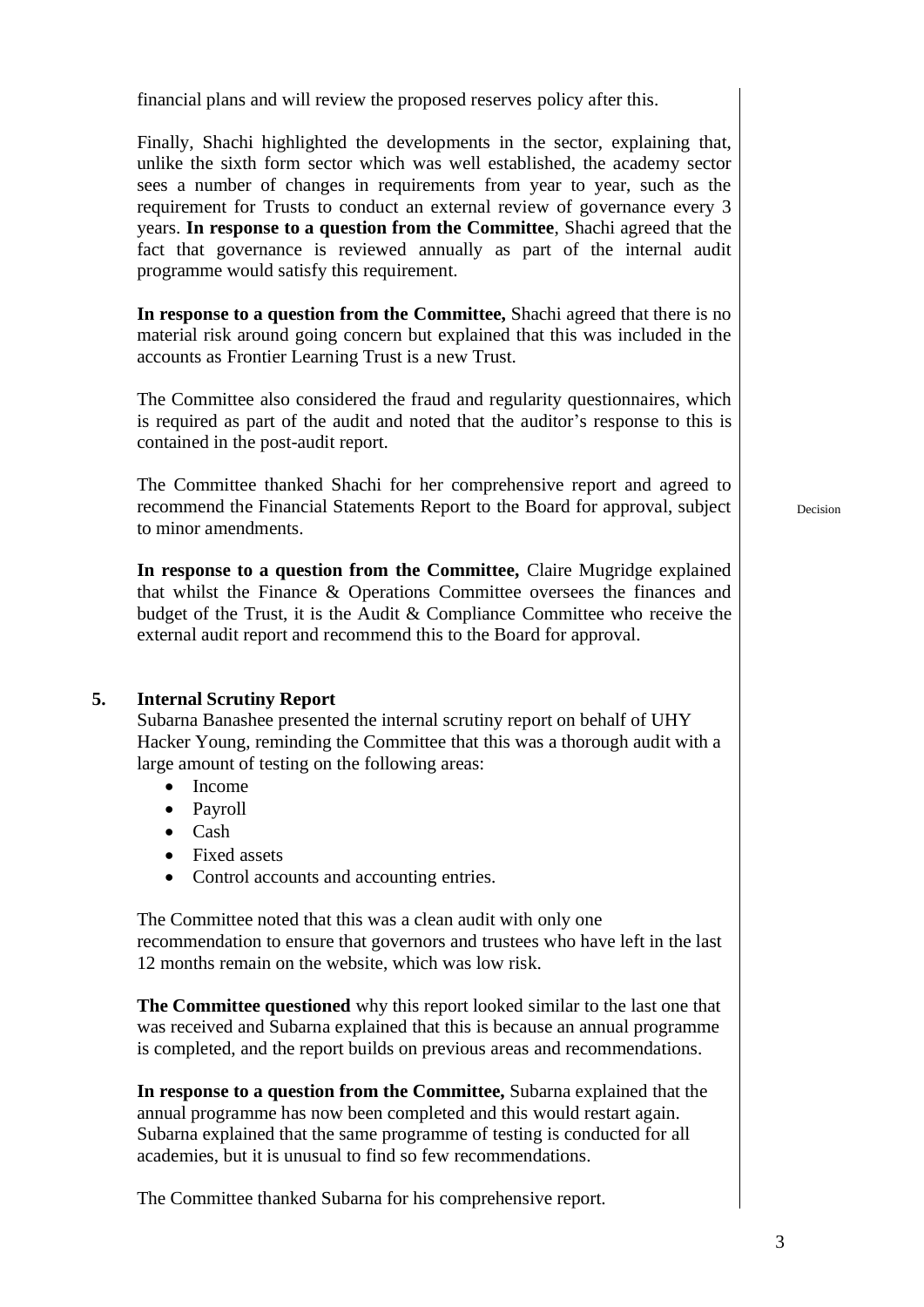#### **6. Audit Action Plan**

The Committee reviewed the audit action plan, noting that Frontier Learning Trust's company information has now been added to all email signatures and the Remuneration Committee has met to review the pay of the Senior Post Holders.

Sugra Alibhai presented a review of the My Concern system, which the College has now been using for over a year. Sugra reminded the Committee that prior to My Concern, there was no system which held safeguarding information centrally.

The Committee noted that My Concern is working well, as all entries are data stamped, which provides a clear chronology of cases. It took some time for the system to be embedded but it is now being used consistently across the College.

Sugra explained that the College is aware of the risk that some staff may circumvent the system, but this is something that is covered in training and monitored by the Safeguarding Team. It was also noted that operational staff, who are not student facing, have received training on My Concern.

The Committee thanked Sugra for her report and agreed that this recommendation to conduct a review of My Concern can now be closed, as the College has considered how this is working and the potential risks.

**In response to a question from the Committee,** Sugra explained that the oversight of safeguarding does not lie solely with the Audit & Compliance Committee as both the Local Governing Body and Board of Trustees receive safeguarding updates at each meeting. In addition to this, the Board of Trustees receive an annual report and approve the safeguarding policy. Ruth Henrywood is the Safeguarding Trustee working closely with the Safeguarding Team. It was agreed that the review of My Concern should be shared with Ruth. Action

The Committee noted that there was one outstanding recommendation on the audit action plan around the Trust's finance policy, which is due to be reviewed in the new year.

#### **7. Risk Management Plan**

Sugra Alibai presented the Frontier learning Trust risk management plan, explaining that there had been no major changes since this was last considered by the Board of Trustees. Sugra highlighted the risk around a potential reduction in Woodhouse's Ofsted grade and informed the Committee that a large amount of work is taking place to prepare for an inspection.

#### **8. IT Risk Report**

The Committee considered the IT risk report, noting that the Trust remains stable in terms of viruses and infections, with the majority of data being stored on the cloud. Heidi Dixon drew attention to the fact that the Trust receives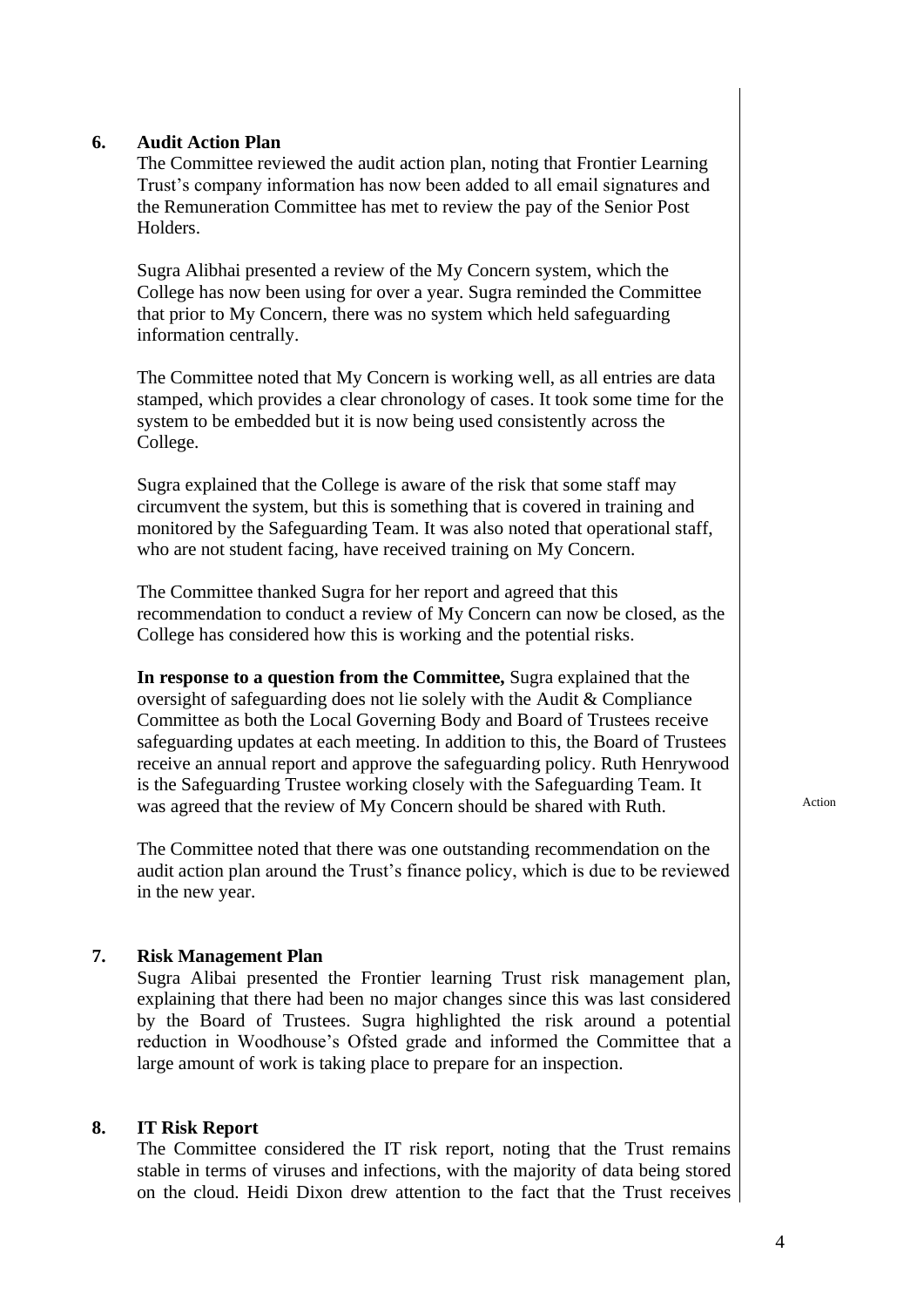cyber insurance cover as part of its Cyber Essential accreditation.

**In response to a question from the Committee**, Heidi explained that a phishing test was conducted in December 2020 with a number of staff clicking on the link. Heidi explained that training was provided following this but agreed that reminders could be added to the staff bulletin again due to the high number of attacks that are taking place nationally.

The Committee noted that password changes have been enforced for staff and the Senior Leadership Team is looking at a long-term IT strategy that may include cyber security training. It was agreed that feedback on the progress of this would be presented at the next meeting. **The Committee requested** that the Senior Leadership Team also consider whether a special cyber security audit was needed.

Heidi explained that, whilst there is a robust process in place to ensure that staff who leave the College no longer have access to the system, home working poses an additional risk with staff accessing information outside of the College.

#### **9. Health & Safety Report**

#### **9.1 Health & Safety Report**

The Committee received the Health & Safety report noting that there have been a number of issues related to the new fire alarm system. Claire Mugridge explained that the main issue is that the system installed in phase 1 of the project does not connect to that installed in phase 2. The Trust is currently in discussions with the contractor and hoping to resolve this issue this term, but this has taken longer than expected as the work can only be conducted on weekends**. In response to a question from the Committee**, Claire explained that this work is not yet urgent, as a manual intervention has been implemented, but a project manager is overseeing the work to ensure that this is completed as soon as possible.

**The Committee questioned** whether safeguarding on site has improved and Sugra Alibhai confirmed that there definitely has been an increase in the number of students wearing badges in the College.

**The Committee raised concerns** that there have been 3 recent breaches of security, one of which involved pranksters gaining access to the campus and flipping picnic tables over. Sugra assured the Committee that the site is secure, and additional measures, such as installing barbed wire could impact the ethos and feel of the College.

#### **9.2 Health & Safety Policy**

The Committee reviewed and approved the Health & Safety Policy, noting that only cosmetic changes had been made as a result of academisation.

Claire explained that the Health & Safety Policy had not been reviewed since 2019 and a full rewrite of the policy would be conducted going forward, once the 5-year premises plan had been drafted.

Decision

Action

Action